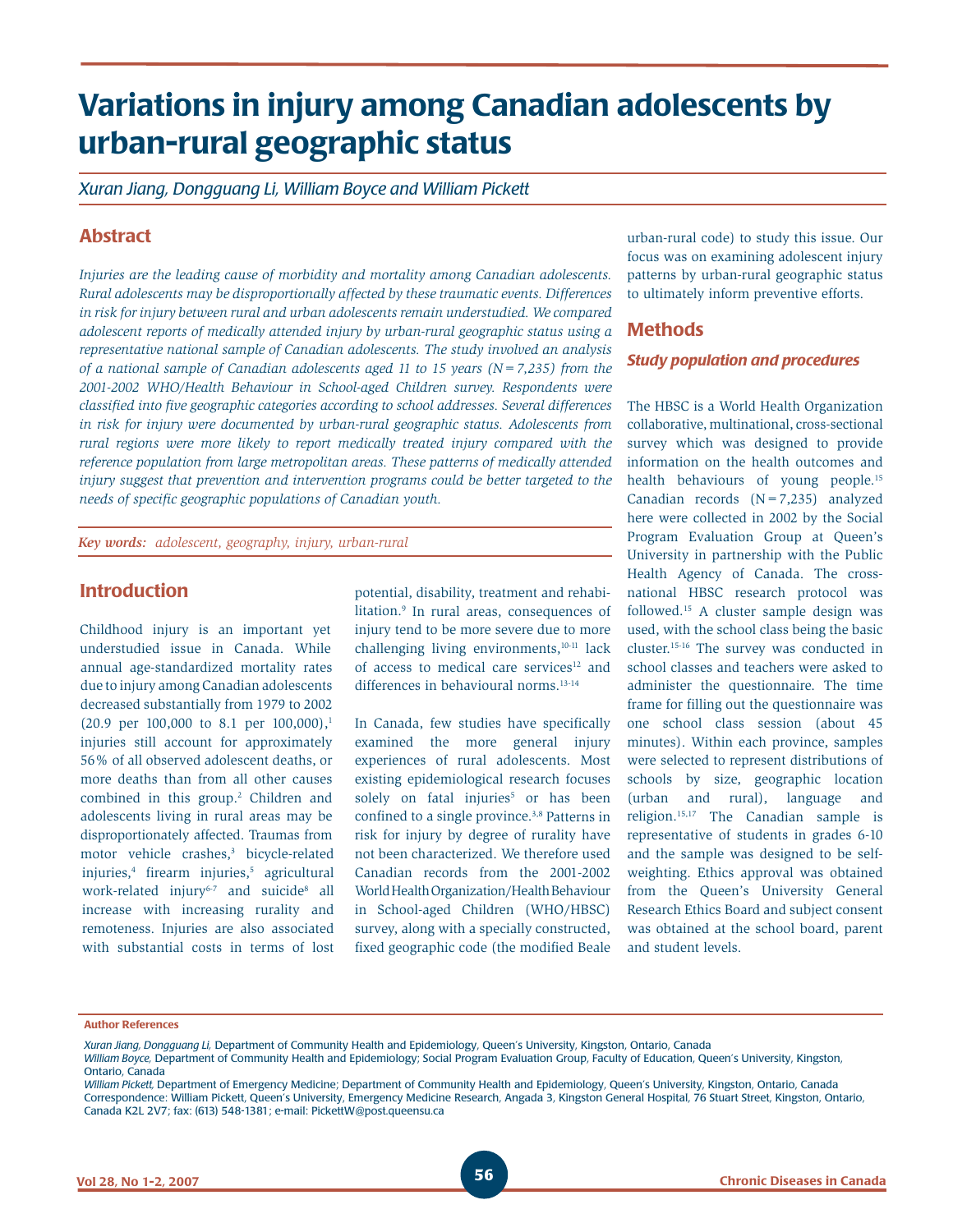#### *Measurements*

Variables used in this study were obtained from the 2002 HBSC self-report questionnaire containing 122 core questions about health behaviour (e.g., substance use, bullying, sexual health), demographics (e.g., age, gender, socioeconomic status) and other relevant health outcome variables (e.g., injury).<sup>15</sup>

### *Injuries*

The Canadian version of the HBSC asked questions about injuries that occurred during the "twelve months prior to the survey, and were treated by a doctor or nurse." Response options were "I wasn't...", "1 time", "2 times", "3 times", "4 times or more." Examples of medical attention included being admitted to hospital, requiring a visit to an emergency department or receiving medical care in a doctor's office. Limitation of the study of injury reports to medically treated events is a widely accepted and frequently used approach.15 Self-reports of injuries have also been found to be reliable and comprehensive indicators of the incidence of injury among 11- to 15-year-old adolescents.18 The one-year period of recall was used to be consistent with past research practice and to maximize levels of recall.19

Students who reported at least one medically treated injury were asked to identify their most important injury event and describe the nature of this injury (medical sequelae), injury type (e.g., sports or fighting related), treatments administered and whether it led to at least one day lost from school or other normal activities.15 In subsequent analyses that excluded non-severe injury events, analyses were based on "serious injuries", defined in this study using a version of the Modified Abbreviated Injury Score (MAIS) developed by HBSC researchers.<sup>20</sup> These included injuries that resulted in 1) treatment for the injury and hospital admission overnight; 2) the student missing at least one full day of school or usual activities; or 3) an operation due to an internal injury.

### *Geographic status*

A standard geographic classification system commonly called the "Beale urban-rural coding system" was used to group respondents according to urban-rural geographic status.<sup>21</sup> Beale codes for each census division are made available for research purposes from Statistics Canada. In the HBSC database, the postal code for each participating school was linked to a specific census division (CD). These CDs were subsequently coded into one of the five following geographic categories: 1) *large metropolitan regions* are "a central and most populous census division of a census metropolitan area (CMA) with a population greater than one million, or remaining CDs within or partially within a CMA with a population greater than one million;" 2) *medium metropolitan regions* are "CDs containing, within or partially within a CMA with a population between 250,000 and 999,999;" 3) *small metropolitan regions* are "CDs containing, within or partially within a CMA/Census Agglomeration (CA) with a population between 50,000 and 249,999;" 4) *non-metro-adjacent regions*  are "CDs that share a boundary with a CMA/CA that has a population greater than 50,000;" 5) *rural regions* are "CDs that do not share a boundary with a CMA/ CA that has a population greater than 50,000."

The cities of Montreal, Toronto and Vancouver are examples of large metropolitan regions. Medium metropolitan areas include cities like Winnipeg, Halifax and Calgary. Small metropolitan areas include smaller cities (e.g., Regina, Kingston); non-metro-adjacent regions include smaller towns (e.g., Lanark ON; Duncan BC); and rural areas include communities such as Bishop Falls NF, Chandler QC and The Pas MB.

The Beale urban-rural coding system was originally developed by the United States Department of Agriculture to classify the location of counties within an urban-rural continuum.21 This system has been used to examine urban-rural differences for a range of health indicators including injury, $22-23$  cancer24 and physical activity.25 This system has been adapted to be compatible to the Canadian context by using census divisions, which are roughly equivalent to counties in the United States.21,26 Unlike other definitions of "rural" used by Statistics Canada, which have an emphasis on population size and density, this classification system contains both hierarchical (size) and settlement context components. Though the original U.S. classification scheme had eleven categories, the system for Canada uses six.21 In the present study, the original six Canadian categories were collapsed into five in order for sufficient cell sizes to generate stable estimates.

## *Covariates*

Additional variables considered in this analysis included age, sex and socioeconomic status (SES). Age and sex are standard demographic factors and are also risk factors for injury. SES is a fundamental determinant of health for both individuals and communities.16 Low SES levels are related to a variety of negative health outcomes, including injury.<sup>27</sup> Prior Canadian studies reported that rural students were more likely than urban ones to be from families with lower SES backgrounds.

## *Analysis*

Statistical analyses were conducted using SAS, version 8.2 [SAS Institute Inc., Cary, NC]. Prevalence rates of medically treated injury were calculated along with associated 95% confidence intervals. A design effect of 1.2 (i.e., standard errors for estimates were multiplied by 1.2) was used to account for the clustered nature of the data.15,17 All analyses were stratified by the five geographic categories (large metro, medium metro, small metro, non-metroadjacent and rural). Sub-analyses were conducted by gender and three age groups in years (i.e., <13; 13 to <15;  $\geq 15$ ). Medically treated injuries and serious injury were further described by injury type, nature of injury and their immediate treatments. Rates of medically treated injury by geographic categories were compared using the Cochran-Armitage trend test<sup>28</sup> and the chi-square test.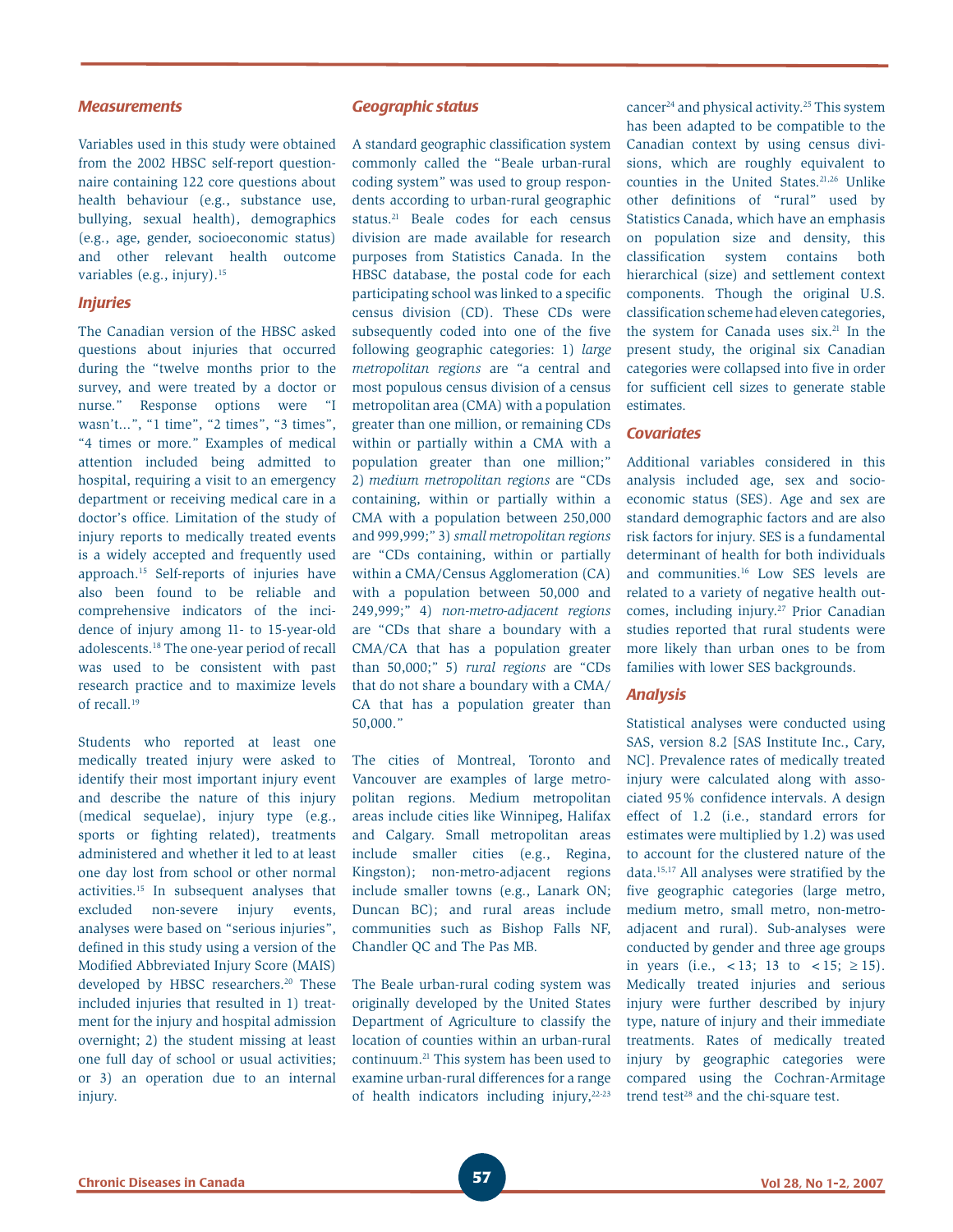| <u>Study population characteristics by beale geographic categories</u> |                              |               |                                    |               |                                 |               |                                |               |                             |               |                 |  |
|------------------------------------------------------------------------|------------------------------|---------------|------------------------------------|---------------|---------------------------------|---------------|--------------------------------|---------------|-----------------------------|---------------|-----------------|--|
|                                                                        | <b>Geographic categories</b> |               |                                    |               |                                 |               |                                |               |                             |               |                 |  |
|                                                                        | Large metro<br>$N = 1.066$   |               | <b>Medium metro</b><br>$N = 1.654$ |               | <b>Small metro</b><br>$N=1,757$ |               | Non-metro-<br>adjacent N=1,213 |               | <b>Rural</b><br>$N = 1,545$ |               | <i>p</i> -value |  |
|                                                                        | N                            | $\frac{0}{0}$ | N                                  | $\frac{0}{0}$ | N                               | $\frac{0}{0}$ | N                              | $\frac{0}{0}$ | N                           | $\frac{0}{0}$ |                 |  |
| <b>Age groups (years)</b>                                              |                              |               |                                    |               |                                 |               |                                |               |                             |               | < 0.0001        |  |
| $<$ 13                                                                 | 424                          | 39.8          | 592                                | 35.8          | 698                             | 39.7          | 540                            | 44.5          | 544                         | 35.2          |                 |  |
| 13 to $<$ 15                                                           | 362                          | 34.0          | 573                                | 34.6          | 645                             | 36.7          | 443                            | 36.5          | 649                         | 42.0          |                 |  |
| $\geq 15$                                                              | 280                          | 26.3          | 489                                | 29.6          | 414                             | 23.6          | 230                            | 19.0          | 352                         | 22.8          |                 |  |
| <b>Sex</b>                                                             |                              |               |                                    |               |                                 |               |                                |               |                             |               | 0.21            |  |
| <b>Boys</b>                                                            | 477                          | 44.8          | 767                                | 46.4          | 843                             | 48.0          | 537                            | 44.3          | 733                         | 47.4          |                 |  |
| <b>Girls</b>                                                           | 589                          | 55.2          | 887                                | 53.6          | 914                             | 52.0          | 676                            | 55.7          | 812                         | 52.6          |                 |  |

**TABLE 1 Study population characteristics by Beale geographic categories**

Data source: WHO/Health Behaviour in School-aged Children survey for Canada, 2001-2002.

## **Results**

### *Sample*

A total of 7,235 students (3,357 boys and 3,878 girls) from 171 schools participated in the 2001-2002 Canadian HBSC survey. Table 1 displays the demographic characteristics of respondents by degree of rurality (1,066 from large metro; 1,654 from medium metro; 1,757 from small metro; 1,213 from non-metro-adjacent; and 1,545 from rural regions). While there was little variation in the proportions of respondents by sex, the distribution by age group was significantly different (*p*<0.0001) across the five Beale groupings.

3 times or more 136 13

**Serious injuries** <sup>224</sup> <sup>21</sup>

#### *Medically treated injuries*

Over half of the study population reported one or more medically treated injury by a doctor or nurse during the 12 months prior to the survey (Table 2). Annual rates of injury were statistically higher in boys than in girls (59.1% versus 50.1%;  $p < 0.001$ ); this was true in all three age groups included in this study  $(p < 0.001)$ . Approximately 54% of the injured youth reported multiple injuries (two or more during the year). Medically treated injury rates were consistently higher in rural, non-metro-adjacent, small metro and medium metro areas, compared with large metro areas. Statistically significant differences in injury risk were observed by geographic status within the two sexes and three age groups (data not shown).

#### *Serious injuries*

Approximately 27% of the respondents reported serious injuries according to the HBSC Modified Abbreviated Injury Score criteria.20 Overall, annual reported rates of reporting serious injury were higher in rural (i.e., rural and non-metro-adjacent) areas than in the urban (i.e., large metro and medium metro) areas (Table 2). Statistically significant urban-rural differences in injury risk were identified for the two sexes and three age groups (data not shown).

| <b>Canadian adolescents, by Beale geographic categories</b> |                              |                |                                    |                |                                 |                |                                |                |                           |                |                         |  |
|-------------------------------------------------------------|------------------------------|----------------|------------------------------------|----------------|---------------------------------|----------------|--------------------------------|----------------|---------------------------|----------------|-------------------------|--|
|                                                             | <b>Geographic categories</b> |                |                                    |                |                                 |                |                                |                |                           |                |                         |  |
|                                                             | Large metro<br>$N = 1.066$   |                | <b>Medium metro</b><br>$N = 1.654$ |                | <b>Small metro</b><br>$N=1,757$ |                | Non-metro-<br>adjacent N=1,213 |                | <b>Rural</b><br>$N=1,545$ |                | p-value                 |  |
|                                                             | N                            | R (CI)         | N                                  | R(CI)          | N                               | R(CI)          | N <sub>1</sub>                 | R (CI)         | N                         | R(CI)          |                         |  |
| <b>Medically treated injuries</b>                           |                              |                |                                    |                |                                 |                |                                |                |                           |                |                         |  |
| Any injury                                                  | 507                          | 48<br>(44, 52) | 899                                | 55<br>(52, 58) | 992                             | 57<br>(54, 60) | 671                            | 56<br>(52, 59) | 836                       | 54<br>(51, 57) | $0.01*$<br>$(0.0002**)$ |  |
| 2 times or more                                             | 279                          | 26<br>(23, 30) | 479                                | 29<br>(27, 32) | 553                             | 32<br>(29, 34) | 347                            | 29<br>(26, 32) | 455                       | 30<br>(27, 32) | $0.21*$<br>$(0.06**)$   |  |

 $\begin{array}{cc}\n 14 & 299 & 17 \\
(12,17) & 299 & (15,1)\n \end{array}$ 

 $\begin{array}{cccc} 26 & & 30 \\ (24,29) & & 527 & (28,3) \end{array}$ 

 $\begin{array}{cc}\n 17 & 185 \\
15,19\n \end{array}$  185  $\begin{array}{cc}\n 15 \\
13,18\n \end{array}$ 

 $\begin{array}{c}\n 30 \ \hline\n (28,33)\n \end{array}$   $\begin{array}{c}\n 328 \ \hline\n (24,3)\n \end{array}$ 

 $\begin{array}{cc} 15 & 226 & 15 \\ (13,18) & 226 & (13,1) \end{array}$ 

 $27$ <br>(24,30) 421 (25,3

(13,17)

(25,30)

0.25\*  $(0.03**)$ 

**0.004\* (<0.0001\*\*)**

**TABLE 2 Annual rate (R) and 95% confidence interval (CI) of medically treated and serious injuries in**

\* Trend test

\*\*Chi-square test

Data source: WHO/Health Behaviour in School-aged Children survey for Canada, 2001-2002

 $\begin{array}{cccc} 13 & 238 & 14 \\ (10,15) & & 238 & (12,1) \end{array}$ 

 $\begin{array}{@{}c@{\hspace{1em}}c@{\hspace{1em}}c@{\hspace{1em}}c@{\hspace{1em}}c@{\hspace{1em}}c@{\hspace{1em}}c@{\hspace{1em}}c@{\hspace{1em}}c@{\hspace{1em}}c@{\hspace{1em}}c@{\hspace{1em}}c@{\hspace{1em}}c@{\hspace{1em}}c@{\hspace{1em}}c@{\hspace{1em}}c@{\hspace{1em}}c@{\hspace{1em}}c@{\hspace{1em}}c@{\hspace{1em}}c@{\hspace{1em}}c@{\hspace{1em}}c@{\hspace{1em}}c@{\hspace{1em}}c@{\hspace{$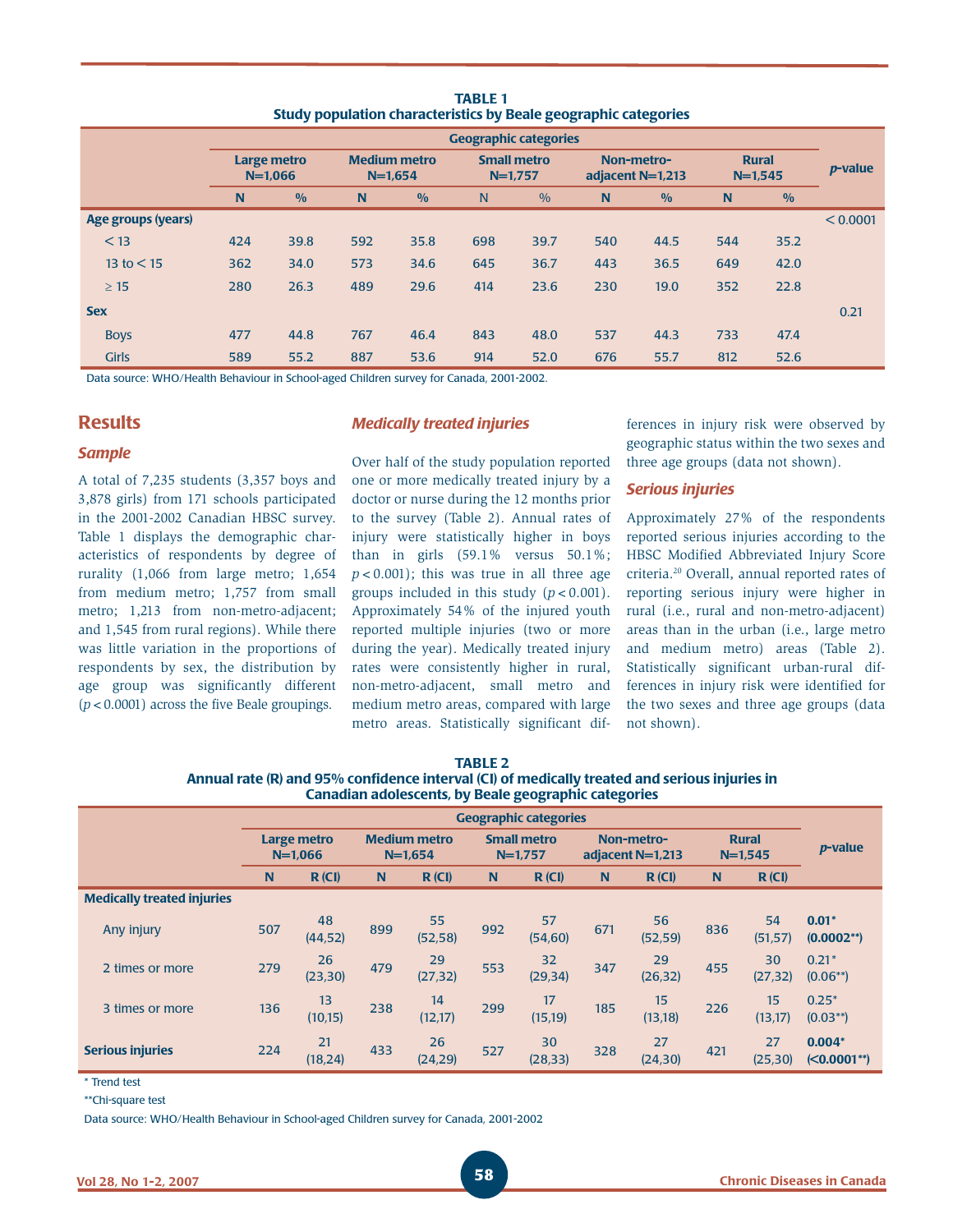|                            | <b>Geographic categories</b>    |          |                                     |          |                                 |          |                                     |          |                           |          |                                     |
|----------------------------|---------------------------------|----------|-------------------------------------|----------|---------------------------------|----------|-------------------------------------|----------|---------------------------|----------|-------------------------------------|
|                            | <b>Large metro</b><br>$N=1.066$ |          | <b>Medium</b><br>metro<br>$N=1,654$ |          | <b>Small metro</b><br>$N=1,757$ |          | Non-metro-<br>adjacent<br>$N=1,213$ |          | <b>Rural</b><br>$N=1,545$ |          | <i>p</i> -value                     |
|                            | $\mathbf R$                     | (CI)     | $\mathbf{R}$                        | (CI)     | $\mathbf R$                     | (CI)     | $\mathbf{R}$                        | (CI)     | $\mathbf R$               | (CI)     |                                     |
| <b>Location</b>            |                                 |          |                                     |          |                                 |          |                                     |          |                           |          |                                     |
| Sports area                | 12                              | (10, 15) | 18                                  | (16,20)  | 15                              | (13, 17) | 14                                  | (12,16)  | 14                        | (12,17)  | $0.61$ * $(0.002**)$                |
| Home                       | 9                               | (7,11)   | 10                                  | (9,12)   | 11                              | (10, 13) | 15                                  | (13, 18) | 13                        | (11,15)  | $\leq 0.0001$ * ( $\leq 0.0001$ **) |
| School, education area     | 11                              | (8, 13)  | 10                                  | (8,12)   | 10                              | (8,12)   | 10                                  | (8,12)   | 10                        | (8,11)   | $0.56*(0.91**)$                     |
| <b>Activity</b>            |                                 |          |                                     |          |                                 |          |                                     |          |                           |          |                                     |
| Sports, organized or other | 25                              | (22, 28) | 29                                  | (27, 32) | 26                              | (24, 29) | 26                                  | (24, 29) | 25                        | (23, 28) | $0.41* (0.06**)$                    |
| Transportation             | $\overline{7}$                  | (5, 9)   | 8                                   | (6, 9)   | 8                               | (7,10)   | 9                                   | (7,11)   | 9                         | (7,11)   | $0.03$ * (0.03**)                   |
| <b>Fighting</b>            | $\overline{2}$                  | (1,2)    | $\mathbf{1}$                        | (1,2)    | $\overline{2}$                  | (1,3)    | $\mathbf{1}$                        | (1,2)    | $\overline{2}$            | (1,3)    | $0.70* (0.80**)$                    |
| <b>Nature of injury</b>    |                                 |          |                                     |          |                                 |          |                                     |          |                           |          |                                     |
| Broken bone or dislocation | 9                               | (7,11)   | 13                                  | (11,15)  | 16                              | (14, 19) | 16                                  | (13, 18) | 15                        | (13,17)  | $\leq 0.0001$ * (0.0001**)          |
| Sprain or strain           | 26                              | (23, 30) | 32                                  | (29, 35) | 31                              | (29, 34) | 31                                  | (28, 35) | 30                        | (27, 33) | $0.25$ * (0.03**)                   |
| Laceration                 | 17                              | (15,20)  | 18                                  | (16,20)  | 19                              | (17, 22) | 21                                  | (18, 23) | 17                        | (14, 19) | $0.95* (0.06**)$                    |
| Head or neck injury        | $6\phantom{1}6$                 | (4,7)    | 8                                   | (7,10)   | 10                              | (8,12)   | 10                                  | (8,12)   | 9                         | (7,11)   | $0.005$ * (0.0008**)                |
| <b>Immediate treatment</b> |                                 |          |                                     |          |                                 |          |                                     |          |                           |          |                                     |
| Doctor's office/clinic     | 22                              | (19,25)  | 25                                  | (22, 27) | 20                              | (18,23)  | 22                                  | (19,25)  | 25                        | (23, 28) | $0.21$ * $(0.004**)$                |
| <b>Emergency room</b>      | 8                               | (6,10)   | 12                                  | (10, 14) | 18                              | (16, 21) | 15                                  | (12,17)  | 12                        | (10, 14) | $0.007$ * (< $0.0001$ **)           |
| <b>Hospital overnight</b>  | 3                               | (1,4)    | 3                                   | (2,5)    | 5                               | (3,6)    | 3                                   | (2,5)    | 3                         | (2,4)    | $0.64* (0.06**)$                    |

**TABLE 3 Annual rate (R) and 95% confidence interval (CI) of serious injuries in Canadian adolescents, by key descriptors and Beale geographic categories**

\* Trend test

\*\*Chi-square test

Data source: WHO/Health Behaviour in School-aged Children survey for Canada, 2001-2002

## *Location, activity, nature of injury and treatment*

Table 3 presents annual rates of adolescent most serious injury by location, activity, nature and treatment. Sports-related injuries were prominent in both sexes and all five geographic areas (ranging from 19% to 36%). Sports areas were the most common location of injury for both boys (17%) and girls (13%), followed by home (11% for boys and 12% for girls) and school or education areas (10%). Youth from more rural (i.e., rural and non-metroadjacent) areas were more likely to be injured at home compared to those from the most urban (i.e., large metro and medium metro) areas for both males

(*p*=0.002) and females (*p*<0.0001). Sprains and strains (31%); lacerations (18%); broken bones or dislocations (15%); and head or neck injuries (9%) were the leading natures of injuries reported. In general, these injuries were more commonly reported by adolescents from more rural areas. Approximately 22% of females and 24% of males visited doctor offices or clinics; 12% of females and 15% of males went to an emergency room; and 2% of females and 5% of males required an overnight hospital stay for the injury. Adolescents from more rural areas reported proportionally higher occurrences of emergency room visits, with the highest occurrences reported in small metropolitan areas (21% for females in these areas). Statistically significant differences were identified for emergency room visits in comparisons between males (*p*=0.007) and between females  $(p = 0.0006)$  from the five geographic areas.

# **Discussion**

Our analysis identified disparities in injury rates and patterns among Canadian adolescents by geographic status. Overall, living in more rural areas was associated with higher risks for injury. Statistically significant differences in risk for injury by urban-rural status were found for both medically treated injuries and serious injury events. Interestingly, while males reported proportionally higher occurrences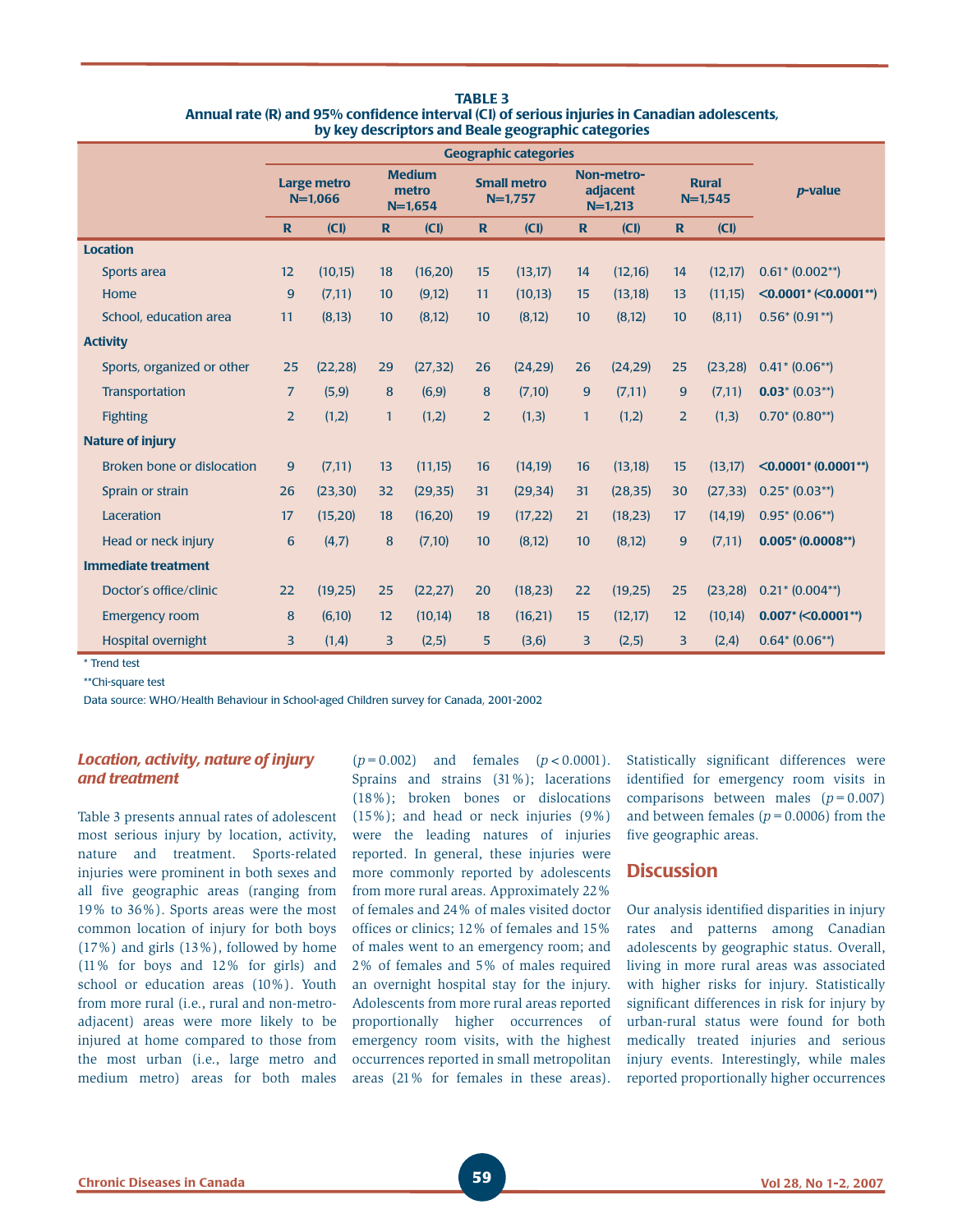of both medically treated and serious injuries compared with females, a generally wider geographic disparity in injury rates was observed among females.

The finding of an increased risk for injury among youth living outside metropolitan centers is consistent with earlier studies conducted in Canada,3-4 the United States<sup>22,29,30</sup> and other countries.<sup>10</sup> With few exceptions4,22,29 most of these studies have examined "urban" and "rural" populations as dichotomies, and thus did not fully capture geographic patterns in injury risk. Studies that have examined the urbanrural continuum reported that children living in the most rural and remote regions experienced the highest risks for injury and serious injury.4,22,29

In the present study, while prevalence of injury was generally higher in more rural areas compared with large metropolitan areas, the highest risks for injury were not always observed among adolescents residing in the former. In fact, adolescents from small metro areas reported the proportionally highest occurrences of any medically treated injury, serious injury and emergency room visits, although there is overlap between these 95% confidence intervals and those from other areas. This discrepancy may reflect differential injury patterns or may be due to differences in nature of injury,<sup>22</sup> definitions used for the terms "injury" and "serious injury", geographic classification systems4 or composition of the study population.4,29 An alternative explanation is that though people living in the most rural areas may be at higher risk, these populations also have limited access to medical care facilities and must travel long distances to reach health services. Therefore, the prevalence of medically treated injuries appears to be artificially lower among rural Canadian populations than it actually is.

A number of methodological issues warrant consideration. Urban-rural comparisons such as ours are useful in drawing attention to particular types of communities or locations that may be associated with health problems, although geographic studies in general have limited ability to shed light on critical determinants and how they operate to affect youth health. Variations in injury risks, for example, may in fact be due to underlying cultural differences in risk taking,<sup>31</sup> poverty,<sup>32</sup> careseeking behaviours<sup>33</sup> or service availability.33 To identify specific place and health determinants, comparisons between similar locations (for example, between small urban areas) would be useful. For example, increased density of traffic in suburban areas can lead to injury risk for young pedestrians.34 Similarly, crime and violence in large urban areas are associated with increased fighting injuries.<sup>35-36</sup> However, these studies also assume that aggregate behaviours or characteristics at the area level are equally important for residents of those areas. This assumption is obviously not always valid.

Our study had a number of strengths. First, this research is original in that it examines injury patterns among Canadian adolescents by geographic status. We did this by using a large and nationally representative sample of Canadian adolescents. Most Canadian studies on this topic have a provincial or regional focus.<sup>3,8</sup> Second, the use of the modified Beale urban-rural classification provides us with an improved perspective on geographical influences on school-aged children health in Canada. Third, this survey was administered according to a standard protocol, and names and other personal identifiers were not collected in order to improve data accuracy as well as to ensure confidentiality. Past validation efforts have shown this approach to the collection of health data results in higher rates of participation and better and more accurate self-reported data.37 Finally, the fact that all data were compiled as part of a general health survey (i.e., no focused questions/hypotheses were provided to the participants) limited the potential for information bias.<sup>37</sup>

Several limitations of the study should also be noted. First, the present study was based on self-reported measurements of injury, which is subject to errors in recall.<sup>19</sup>

However, self-reports are a common and accepted method of measuring injuries, and adolescents aged 11 to 15 years have been shown to provide accurate reports of personal injury experiences.18 Second, since data were collected on a single day, students absent from school were unable to participate. Those who may have missed school due to injury (especially serious injury) were therefore not represented. This would result in underestimates of injury rates. Third, only the most serious injury from the 12 months preceding the study was considered in some analyses. This too resulted in an underestimation of the number of injuries that actually occurred. Fourth, use of school-level data to infer urban-rural status of students may lead to misclassification of the urban-rural status since rural children and youth attending urban schools will be classified as "urban students" and vice versa. Many students classified as "urban" come from rural areas and are bused to urban schools. This misclassification of urban-rural status may bias the results towards no effect. Fifth, the cross-sectional nature of the study obviously limits exploration of causal pathways. Finally, our analysis included multiple comparisons and so statistically significant results should be interpreted with caution.

The urban-rural gradients in risk for injury identified in this study indicate potential inequalities in adolescent health. If these risk disparities are confirmed in other populations, the next obvious step is to identify underlying causes of these inequalities. This should include focused study of injury-related risk factors as well as injury treatment patterns by geographic status. With respect to prevention, while rural adolescents are at significantly higher risk for injury compared to their urban counterparts, very few injury prevention strategies have been designed specifically to meet the needs of these most disadvantaged populations.<sup>38</sup> There is a need for prevention initiatives to be targeted specially at the needs and social context of non-urban adolescent populations. These strategies need to be informed by the injury patterns observed here, as well as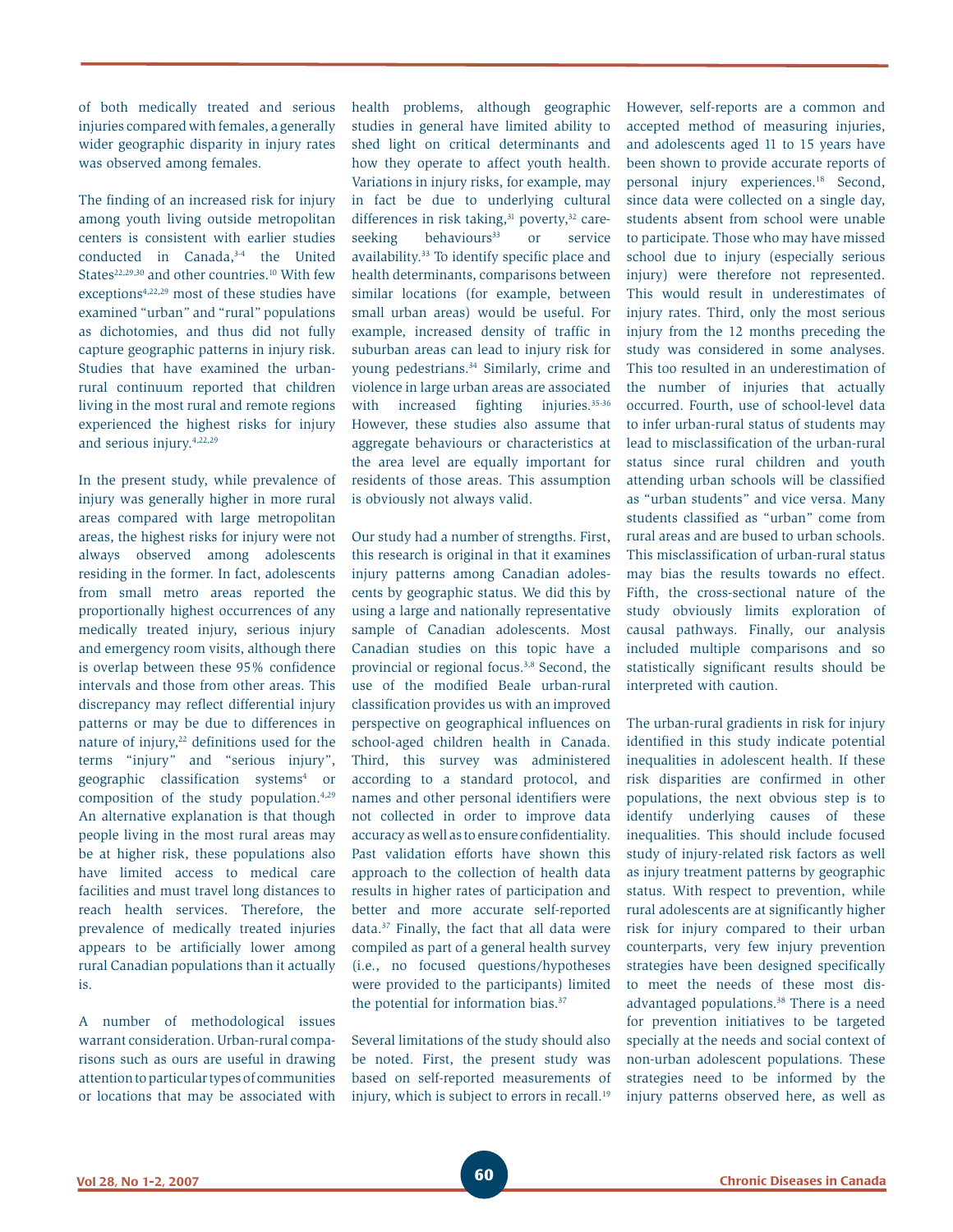by the acute and underlying determinants of injury that are most prevalent in these adolescent cultures.

# **Conclusions**

This study represents one of the first 2. attempts, to our knowledge, to compare patterns of medically treated injury from all causes among Canadian school-aged adolescents by urban-rural geographic status. Higher risks of injury were observed among adolescents from more rural areas when compared to those from large metropolitan areas. Adolescents from small metro areas reported the proportionally 4. highest occurrences of both medically treated injury and serious injury. These findings emphasize the importance of conceptualizing the term "rurality" as a continuum instead of a dichotomy. Studies focusing on the health of adolescents in small metro areas and rural areas are needed to fully understand these patterns. As ours is the first population-based study that has examined these issues in a nationally representative sample of Canadian adolescents, replication of our analyses in different settings or contexts is also warranted.

## **Acknowledgement**

This study was supported by research agreements with the Canadian Institutes of Health Research (CIHR operating grant: 2004MOP-CHI-128223-C) and the Public Health Agency of Canada (contract: HT089- 05205/001/SS); the latter funds the Canadian version of the WHO/Health Behaviour in School-aged Children survey. The WHO/HBSC is a WHO/Euro collaborative study. International coordinator of the 9. 2001-2002 study: Candace Currie, University of Edinburgh, Scotland; data bank manager: Oddrun Samdal, University of Bergen, Norway. The present study reports data solely from Canada (principal investigator: William Boyce). Ms. Jiang was supported by a graduate training award from the CIHR training program Public Health and the Agricultural Rural Ecosystem (PHARE).

## **References**

- 1. Pan SY, Ugnat AM, Semenciw R, Desmeules M, Mao Y, Macleod M. Trends in childhood injury mortality in Canada, 1979-2002. Inj Prev 2006 June;12(3):155-60.
- 2. Rusen ID, McCourt C, editors. Measuring 12. Sample P, Darragh A. Perceptives of care up. Ottawa: Health Canada; 1999:24-29.
- 3. Kmet L, Macarthur C. Urban-rural differences in motor vehicle crash fatality and hospitalization rates among children and youth. Accid Anal Prev 2006; 38(1):122-7.
	- Macpherson AK, To TM, Parkin PC, Moldofsky B, Wright JG, Chipman ML, et al. Urban/rural variation in children's bicycle-related injuries. Accid Anal Prev 2004;36(4):649-54.
	- 5. Chapdelaine A, Maurice P. Firearms injury prevention and gun control in Canada. CMAJ 1996;155(9):1285-9.
- 6. Lim GW, Belton KL, Pickett W, Schopflocher DP, Voaklander DC. Fatal and non-fatal machine-related injuries suffered by children in Alberta, Canada, 1990-1997. Am J Ind Med 2004;45(2):177-85.
- 7. Pickett W, Brison RJ, Berg RL, Zentner J, Linneman J, Marlenga B. Pediatric farm injuries involving non-working children injured by a farm work hazard: five priorities for primary prevention. Inj Prev 2005;11(1):6-11.
- 8. Thompson TR. Childhood and adolescent suicide in Manitoba: a demographic study. Can J Psychiatry 1987;32(4):264-9.
- 9. Grivna M. Injuries among children—some cost considerations in USA. Cent Eur J Public Health 2001;9(2):109-12.
- 10. Boland M, Staines A, Fitzpatrick P, Scallan E. Urban-rural variation in mortality and hospital admission rates for unintentional injury in Ireland. Inj Prev 2005; 11(1):38-42.
- 11. Costello TM, Schulman MD, Luginbuhl RC. Understanding the public health impacts of farm vehicle public road crashes in North Carolina. J Agric Saf Health 2003;9(1):19-32.
- access: the experience of rural and urban women following brain injury. Brain Inj 1998;12:855-874.
- 13. Zwerling C, Merchant JA, Nordstrom DL, Stromquist AM, Burmeister LF, Reynolds SJ, et al. Risk factors for injury in rural Iowa: round one of the Keokuk County Rural Health Study. Am J Prev Med 2001; 20(3):230-3.
- 14. Ball CG, Kirkpatrick AW, Brenneman FD. Noncompliance with seat-belt use in patients involved in motor vehicle collisions. Can J Surg 2005;48(5):367-72.
- 15. Currie C, Samdal O, Boyce W., editors et al. Health behaviour in school-aged children: a WHO cross-naional study. Research protocol for the 2001/2002 survey. Edinburgh, UK: University of Edinburgh, Child and Adolescent Health Research Unit; 2001:2-37;82;111-115.
- 16. Simpson K, Janssen I, Craig WM, Pickett W. Multilevel analysis of associations between socioeconomic status and injury among Canadian adolescents. J Epidemiol Community Health 2005;59(12):1072-7.
- 17. Pickett W, Dostaler S, Craig W, Janssen I, Simpson K, Shelley SD, et al. Associations between risk behavior and injury and the protective roles of social environments: an analysis of 7235 Canadian school children. Inj Prev 2006;12(2):87-92.
- 18. Currie CE, Williams JM, Wright T, Beattie T, Harel Y. Incidence and distribution of injuries among schoolchildren aged 11-14. Inj Prev 1996;(2):21-25.
- 19. Harel Y, Overpeck MD, Jones DH, Scheidt PC, Bijur PE, Trumble AC, et al. The effects of recall on estimating annual nonfatal injury rates for children and adolescents. Am J Public Health 1994;84(4):599-605.